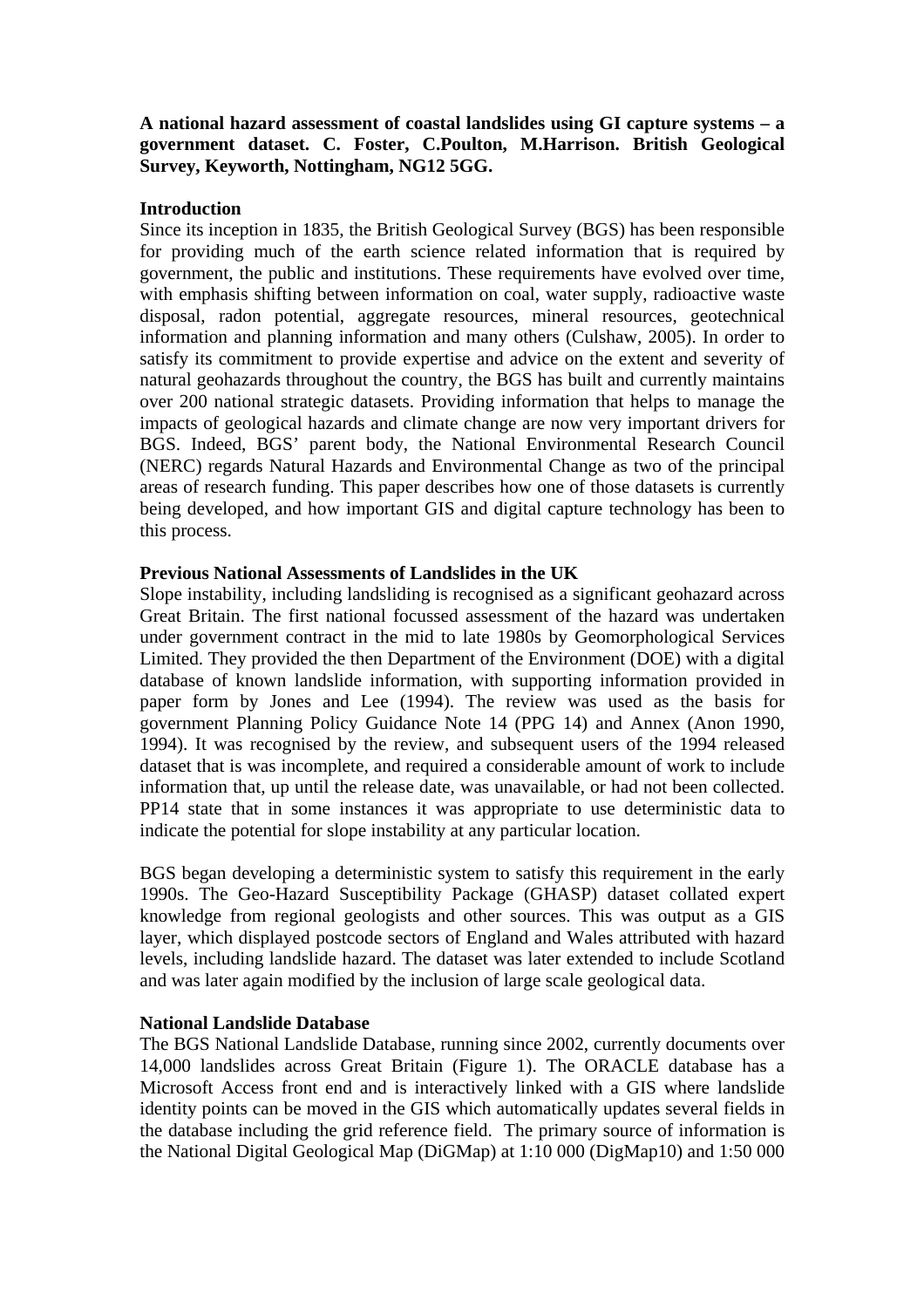scale (DiGMap50). Other data is collected through media reports, site investigations, journal articles as well as new direct mapping in the field.



Figure 1 – Distribution of landslide records in the BGS National Landslide Database. **OS topography © Crown Copyright. All rights reserved. 100017897/2008.** 

## **Mapping and Monitoring Active Landslides**

Most of the landslides in the National Landslide Database are considered to be ancient and inactive, such as those associated glacial activity during the last 10 000 years. However, there are many landslides which are active, and affect people. England has some of the fastest retreating coastlines in Europe and active landslides commonly occur on the coast, where cliffs are under mined by coastal erosion, and fundamentally, where the ground tends to be steeper. At several coastal sites around Great Britain, BGS, and others have carried out detailed surveys to monitor, and better understand the activity and recession rates of landsliding and erosion along sections of soft cliffs around England. At these sites, such as Happisburgh, Norfolk (Poulton, *et al*., 2006), Aldborough and the East Riding of Yorkshire, coastal communities live with the threat of losing their houses and livelihood due to coastal erosion and landsliding. Predictions of rising sea level and increased precipitation associated with climate change may lead to increases in the level of landslide activity and erosion at the coast. An ongoing programme of new landslide mapping is currently being undertaken in order to determine a comprehensive landslide distribution model. Recent work carried out by the BGS landslide mapping teams has focussed on the Isle of Wight, Peak District, Yorkshire and Wales.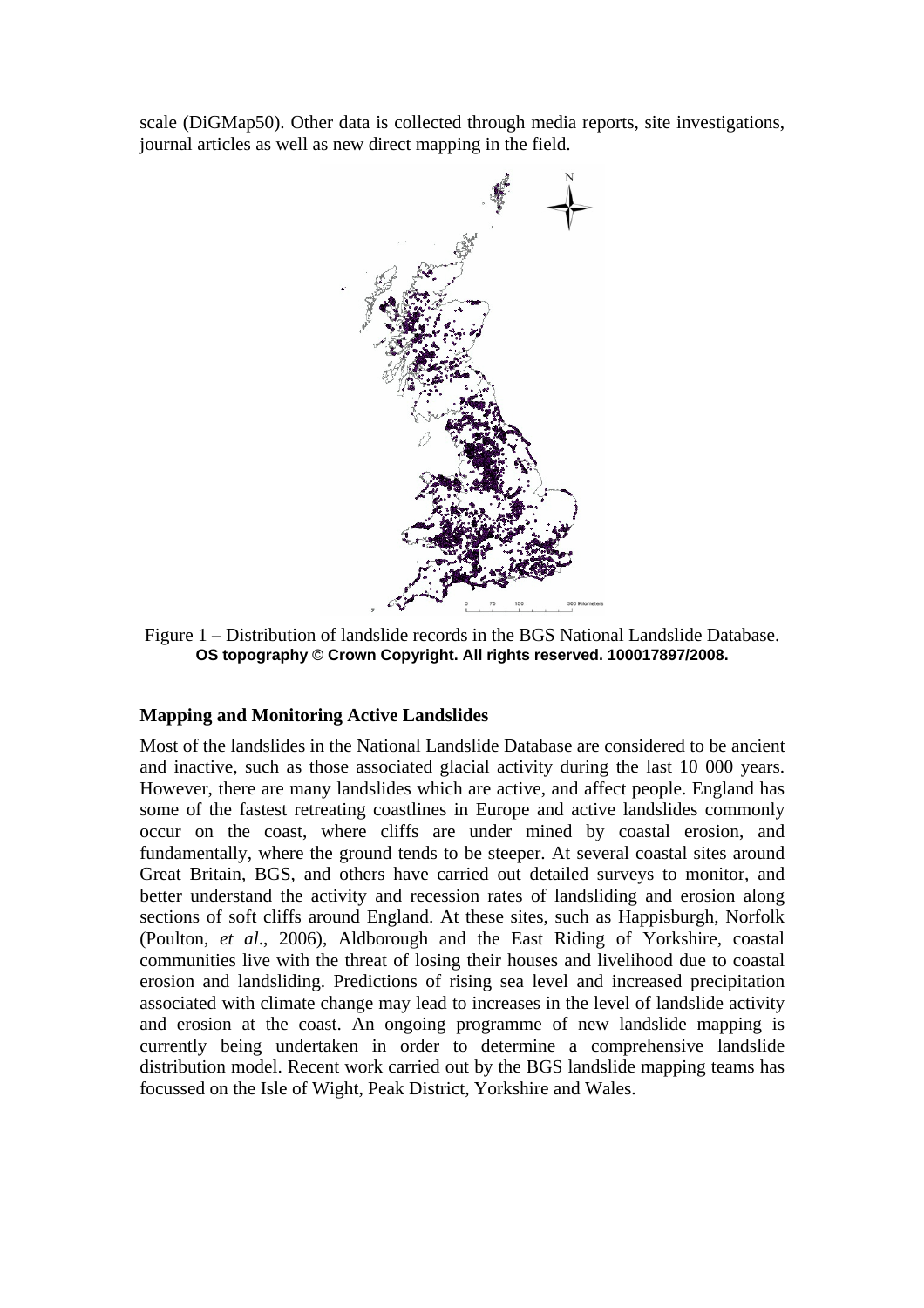### **Current National Assessment of Landslides in the UK**

The current GIS assessment of landslide hazard for the British Mainland, which supersedes the aforementioned GHASP system, is GeoSure. This layer includes information derived from a range of sources, including expert geological knowledge, DigMap, and the National Landslide Database. The Geosure assessment also covers the hazards posed by running sand, soluble rocks, compressible and collapsible deposits as well as shrink swell clay. A simplified GeoSure layer for landslide hazards in Great Britain is shown in Figure 2. The dataset is compiled by weighting polygons in DiGMap with 'landslide factors' and combining this with a Digital Terrain Model (DTM).

The GeoSure methodology was developed using elements of both a deterministic and heuristic approach. The heuristic approach uses expert judgement to asses and classify the hazard, as well as determining what are the causative factors of landsliding. Among the causative factors that were identified are lithology, slope angle and discontinuities. The deterministic side to the approach looks at the presence of these causative factors, giving each one a rating according to their relative importance in causing the hazard and then combining these in an algorithm to give a rating of the relative hazard susceptibility of the area. It does not necessarily mean that the hazard has happened in the past or will do so in the future but if conditions change and a factor intensifies, the hazard may be triggered. This method was presented at the AGI conference in 2005 (Wildman & Forster, 2005). Crucially, this joint approach does not rely on evaluating the significance of a history of past occurrences, and thus does not require a complete, uniform dataset to carry out the assessment. As with other datasets derived from geological information, the method also allows consideration of a variation in past and future climatic conditions that have shaped the landscape, including glaciations, and periods of desertification. However, if the changing circumstances are recognised, or can be predicted, additional assessments can be made for a range of different circumstances such as seasonal variations in groundwater level. The dataset is typically accessed directly through a GIS, operated by a licensee or through automatically generated reports, for instance as part of the Home Information Pack. In 2007/08 over 1 000 000 UK citizens accessed the dataset, most of them without any knowledge of doing so.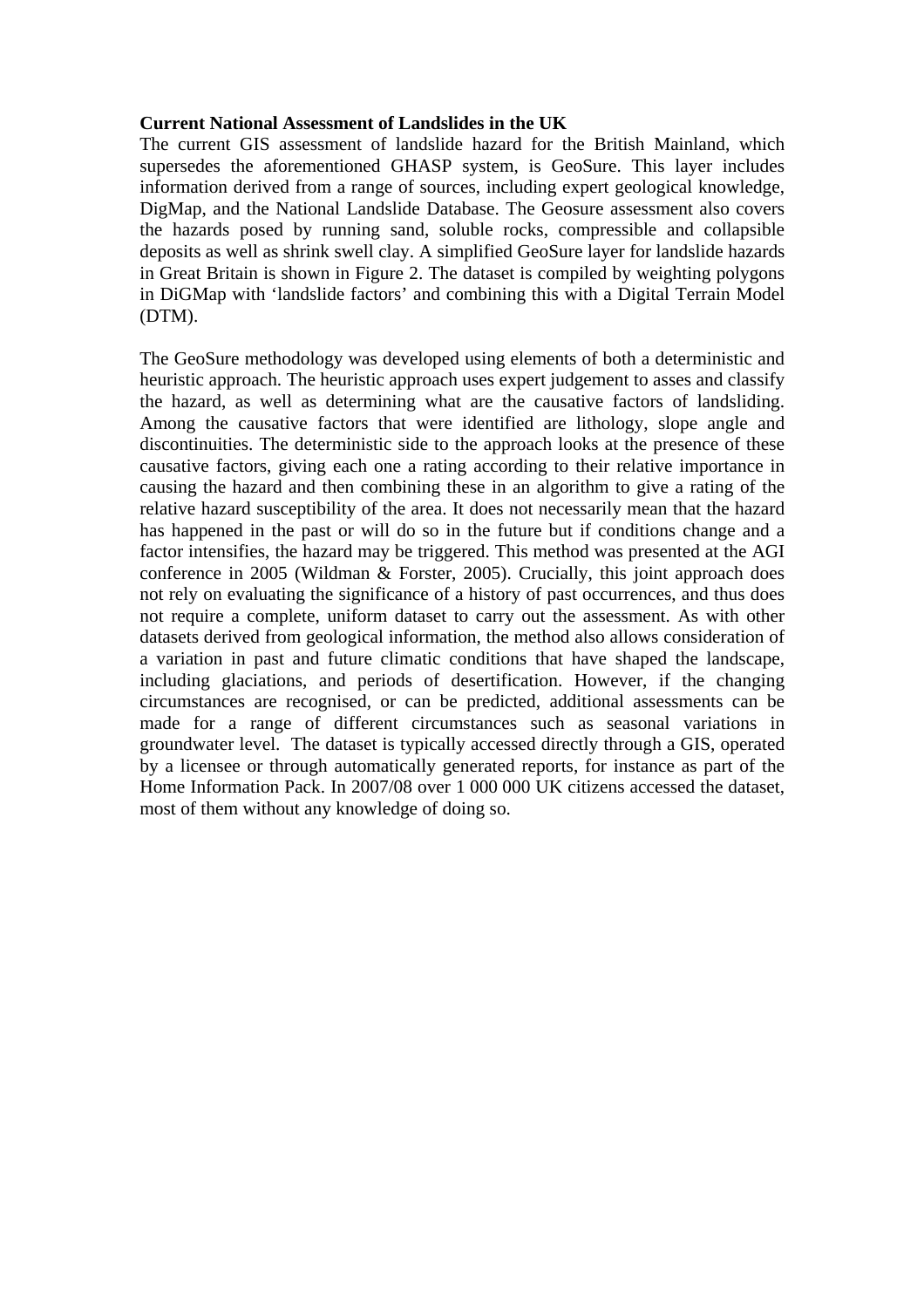

 Figure 2: GeoSure layer showing the potential for landslide hazard. **OS topography © Crown Copyright. All rights reserved. 100017897/2008.** 

#### **Problems relating to automated landslide hazard assessment at the coast**

As part of annual update and release, GeoSure undergoes a series of quality assurance procedures. Assessments have shown that one of the most significant problems in the 'slope instability' layer was indication of hazard at the coastline. The coast poses a number of specific problems that are not found elsewhere in the UK landmass:

- 1. *The rapid and complex nature of coastal processes*. Erosion and passage of groundwater occur more rapidly at the coast, and do so in a more complex way than inland. This is difficult to capture using a generic series of weighted, deterministic attributes.
- 2. *Issues relating to the accuracy of the DTM at the coast*. The model used is based upon remote sensing data that provides an excellent solution inland, but suffers inaccuracies at the steep coast. On a near vertical cliff airborne surveys will be able to collect more than one survey point (Figure 3A). However on a vertical cliff the survey points will pick up the base of the cliff as well as the top, leading to errors in the data (Figure 3B).
- 3. *The nature of vertical succession of geology at the coast*. Geological maps are essentially planimetric models of the geology at the ground surface or rockhead. Limitations of cartography mean that at a cliff edge, only the uppermost unit is portrayed. Thus, rock types or successions of rock types that may be particularly susceptible to landsliding are not portrayed on a two dimensional GIS and are therefore not included in the GeoSure assessment. This is shown in Figure 4 where formation A, at the top of the cliff would dominate the landslide assessment. However, the presence of a weak clay or water bearing body in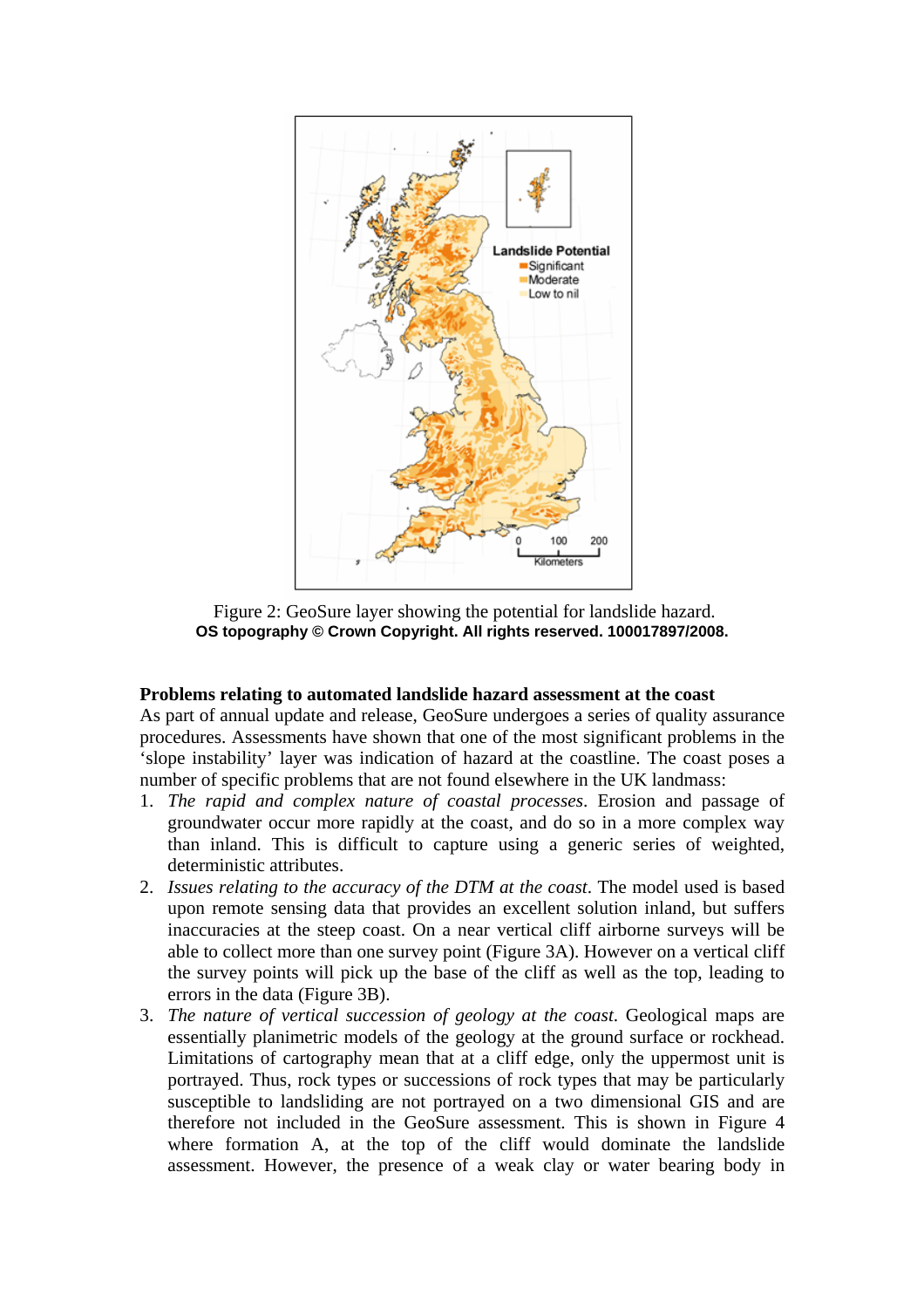Formations B or C may be controlling landsliding in this instance. On the south coast of England at Folkestone Warren the importance of understanding the sequence of geological formations is illustrated by the Folkestone Warren Landslide. Here, the cliffs are formed in Chalk overlying Gault Clay and Folkestone Beds. It is thought that 3km long rotational slide in the 150m high cliffs is due to lateral expansion in the Gault beneath the Chalk (Hutchinson, 1969). The presence of the Gault is of essential in the propagation of the failures and therefore it is important that the presence of Gault below the Chalk is known and included within any landslide hazard assessment.

4. *The nature of geological structure.* At the coast structural controls may also have a greater bearing on the stability of a coastal slope, as they do in road cuttings for example or quarry faces. The 2-Dimensional nature of GIS assessment means it is difficult to represent these factors at the cliff where there is a rapid lateral variation in elevation and geology. The underlying problem is that there are factors, which directly affect coastal stability, which cannot be modelled in a twodimensional environment.



Figure 3: Error in derivation of slope angle in non vertical and vertical cliffs.



Figure 4: Geological sequence of multiple formations at the coast.

The difficulties of mapping coastal landslides with Geosure can be illustrated by the example of Aldbrough in the East Riding of Yorkshire (Figure 5). This area is undergoing rapid coastal erosion with the loss of properties and infrastructure at a rate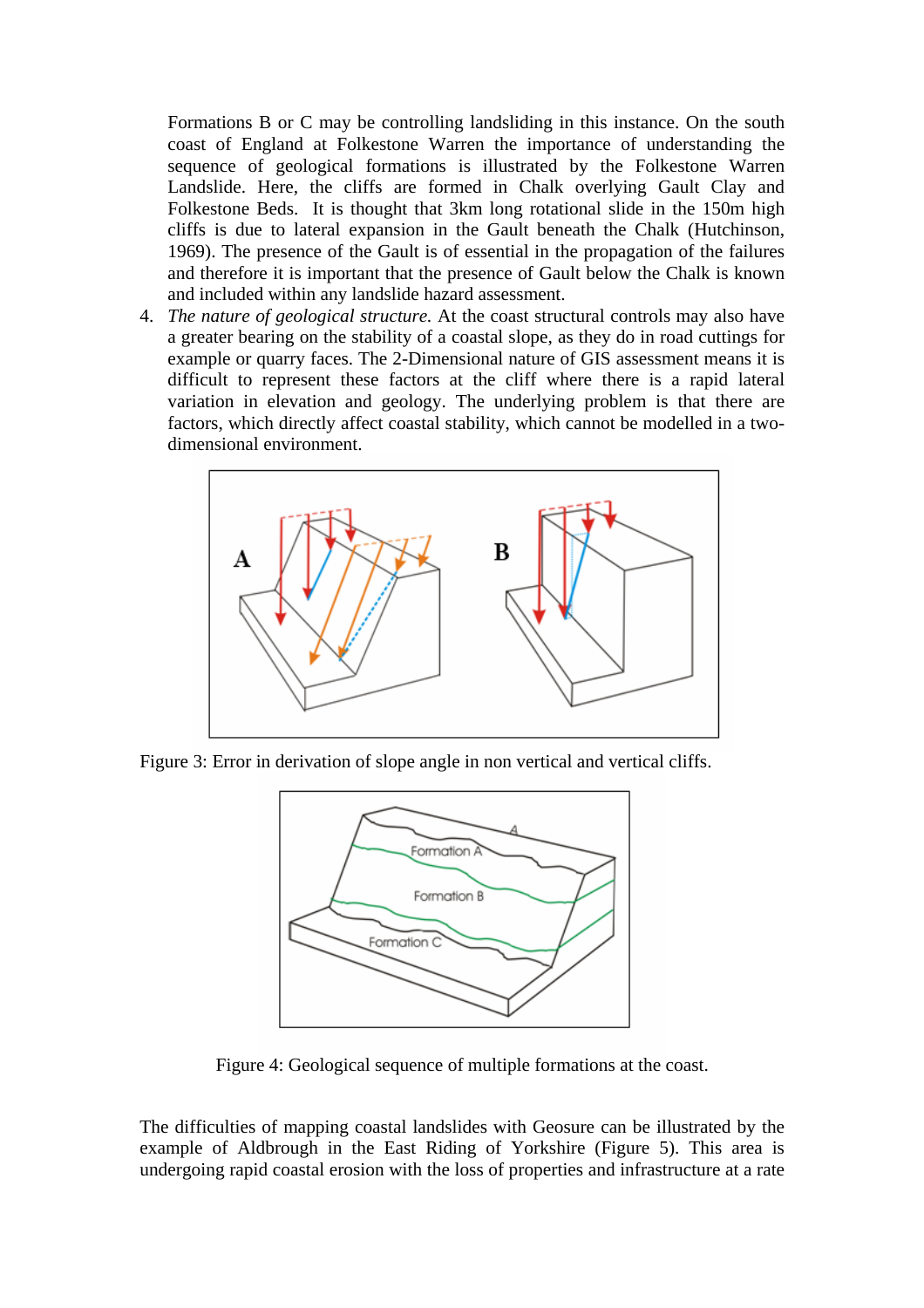of approximately 1 to 2 m a year. GeoSure currently ranks this section of coastline as not having slope stability issues. Obviously this is incorrect as the Holderness coast is one of the most rapidly eroding stretches in Europe. One of the issues here relates to the accuracy of the DTM on a vertical cliff but also the influence of coastal and marine conditions which are not currently taken into account in the present GeoSure model.



Figure 5: Photograph taken of the coastline at Aldbrough. Taken April 2008.

# **The new National Survey of Coastal Landslides and Landslide Hazard**

The problems described above cannot be easily and appropriately resolved by manipulating the 2D attributes of the dataset. Such an approach would not allow the production of a model that could confidently incorporate factors of process or geological complexity found at the coast. To produce a dataset with an appropriate level of confidence, it was decided that a new national survey of coastal landslides was required. This is now in progress and the methodology is described here. Since the BGS is working towards an integrated digital work flow system of data capture, storage, display and output it was necessary to use methods of data collection that would produce data compatible with other areas of BGS.

The data collection phase of this project has two main outputs. As part of the national digital geological (DigMap 50) mapping programme a detailed digital landslide map for the whole of the British coast is being produced. Coupled with this the project is aiming to produce a numerical assessment of landslide hazards for the cliffed coastline around Great Britain. A line is to be digitised around the coast which is divided into a series of units that define stretches of coastline that are considered to be geomorphologically distinct but have the same stability characteristics, termed Coastal Stability Units (Figure 6). For a section of coastline these units are specified by examining, from aerial photographs, the current state of coastal stability. Each of these units is attributed according to the cliff material, recession mechanism, engineering works, cliff type, elevation and land use (Table 1).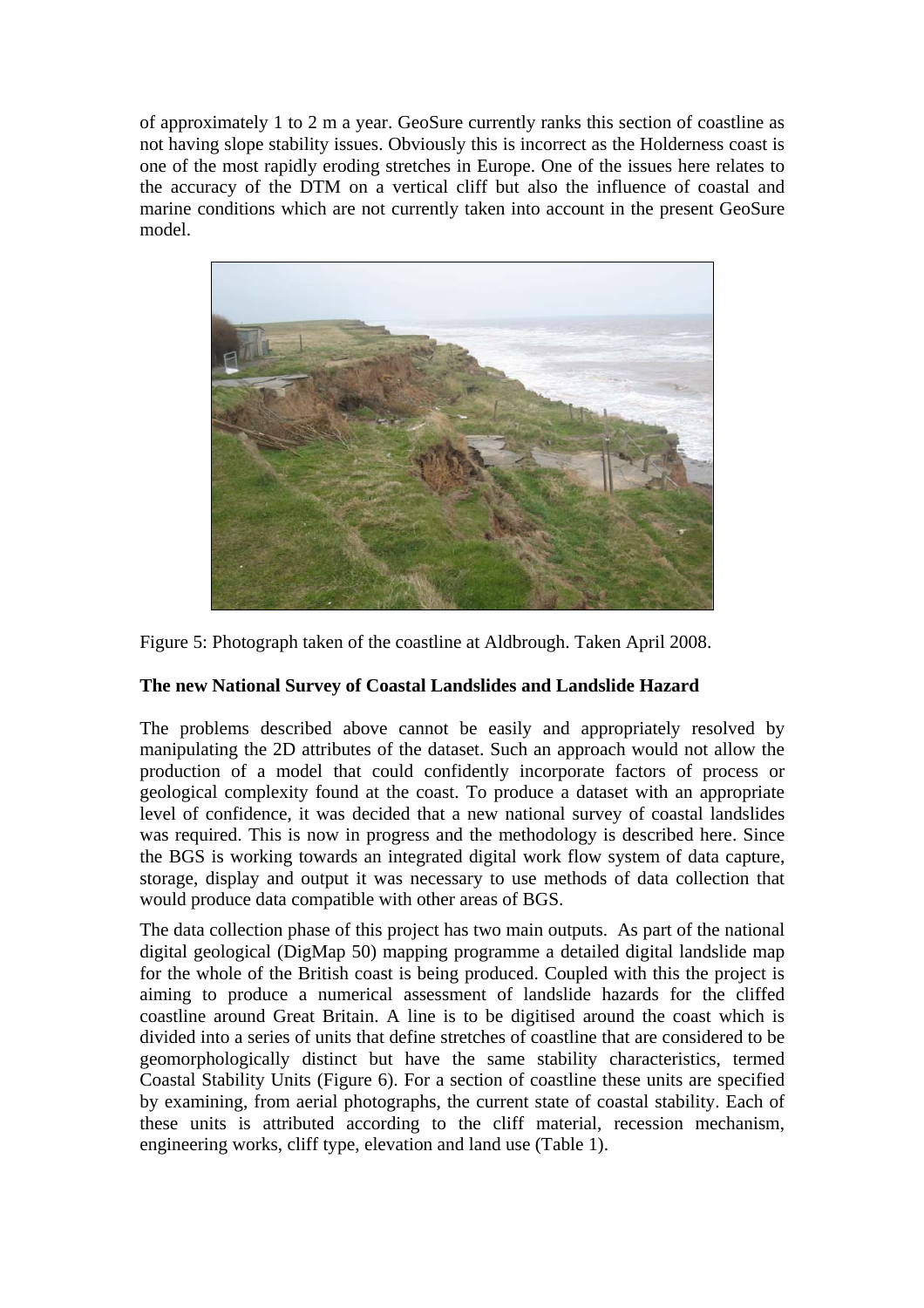

Figure 6: Examples of Coastal Stability Units, south of Scarborough.

| Cliff Material         | Information on the bedrock, superficial, and artificial deposits is<br>recorded. The database form allows the addition of more than one<br>formation to take into account the possible layered nature of some<br>cliffs. It can also be defined whether landslide activity is occurring<br>within bedrock, superficial material or both. Other types of coastline<br>(non cliffed) can be specified (for input into other national datasets). |
|------------------------|-----------------------------------------------------------------------------------------------------------------------------------------------------------------------------------------------------------------------------------------------------------------------------------------------------------------------------------------------------------------------------------------------------------------------------------------------|
| Recession<br>Mechanism | Option to record recession occurring through erosion, landsliding or<br>both. The mechanism of landsliding is recorded, along with<br>information on the activity level and stability development.                                                                                                                                                                                                                                            |
| Engineering<br>Works   | The presence of engineering works at the coast may influence the<br>potential for continued landsliding and erosion. A protected coastline,<br>if the defences are in good working order and appropriate for the site,<br>should protect the coastline from further recession for the life of he<br>defences.                                                                                                                                 |
| CliffType              | The definition of cliff type follows the 2002 Soft Cliff report cliff<br>behaviour units (CBU'S) (Lee and Clark, 2002).                                                                                                                                                                                                                                                                                                                       |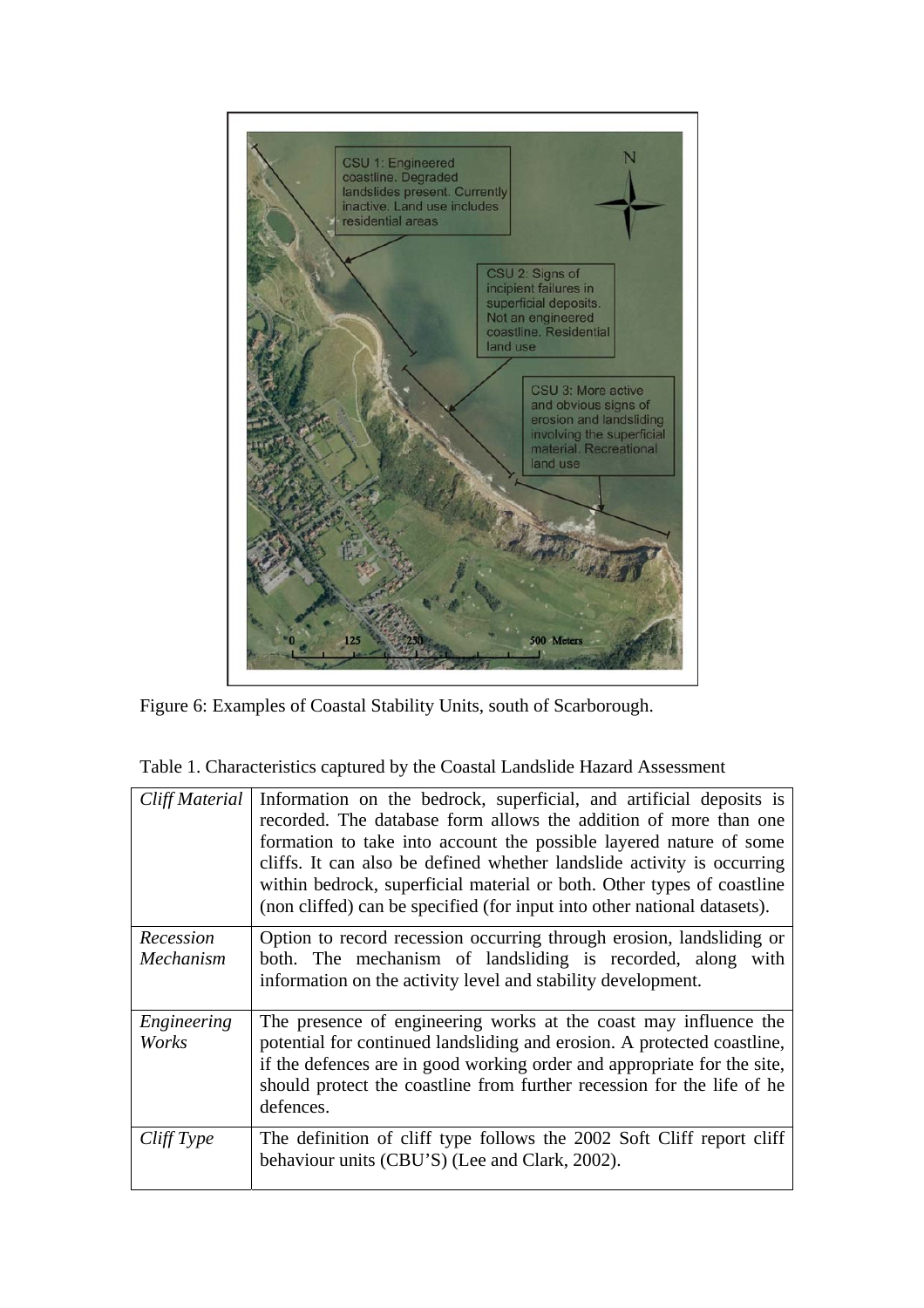| Elevation | The minimum and maximum elevation of each stretch of coast<br>digitised will be automatically recorded. This will provide<br>information on the ranges of heights associated with different cliff<br>types and formations. This information will be crucial in the hazard<br>assessment phase of this work. |
|-----------|-------------------------------------------------------------------------------------------------------------------------------------------------------------------------------------------------------------------------------------------------------------------------------------------------------------|
| Land Use  | Land use data is being collected in order to highlight the<br>infrastructure and type of land use that are most at risk from<br>landsliding and coastal erosion.                                                                                                                                            |

## **Using integrated photogrammetry and GIS to produce the New National Survey of Coastal Landslides and Landslide Hazard**

Without GIS and photogrammetry technology this project would only have been possible through a lengthy process of field work and stereoscopic aerial photograph interpretation. The numerical modelling hazard assessment, and therefore the most valuable part of the project to the BGS data users, would simply not be possible. GIS has been a vital part of the project throughout each stage of the process:

*Desk Study*: Before the data collection phase begins a desk study is carried out. Digitally held data within the corporate GIS is analysed to provide a background to the study area. Data holdings which are interrogating at this stage include the historic map collection, field slips and digital geological maps. Other corporate databases are available in a GIS format including the previously discussed National Landslide Database.

*Digital Landslide Polygon Mapping*: The mapping of digital landslide polygons will be carried out primarily using digital photogrammetry which will enable a rapid identification, digitization and description of most landslides. This will be supported by a series of field surveys to validate the data, and, where knowledge is limited, to familiarise researchers with an area before they carry out any photogrammetry. Data collection takes place using the Socet Set for ArcGIS extension (BAE Systems). This enables users who are familiar with a GIS type interface to quickly capture accurately positioned digital landslide polygons, a process that would have been extremely time consuming using standard aerial photographs and a stereoscope. The polygons can be loaded into the portable MIDAS (Mobile Integrated Data Acquisition System), a rugged tablet PC which allows GIS to be used away from the office environment. In simple terms the MIDAS is a digital field slip which enables field staff to input data directly into a GIS when in the field, as well as checking data collected during remote sensing (Jordan *et al*., 2005).

*Capturing of Coastal Stability Units*: Early on in the project development phase it was decided that it would both impossible and impractical to capture every single landslide along the coast of Great Britain. At a national scale this amount of polygons would simply forma a strip around the country which could be misleading to the end users. The issue of mapping scale was therefore important and so previously established BGS mapping conventions were used. By defining Coastal Stability Units it is possible to collect relevant and useful slope stability data even if the landslides are too small to map individually. As mapping involves drawing around a deposit or a feature it is also not possible to map areas of erosion using digital polygons, as is possible with landslide deposits. By defining areas of coastal erosion within the Coastal Stability Units this data will be an additional source of information applicable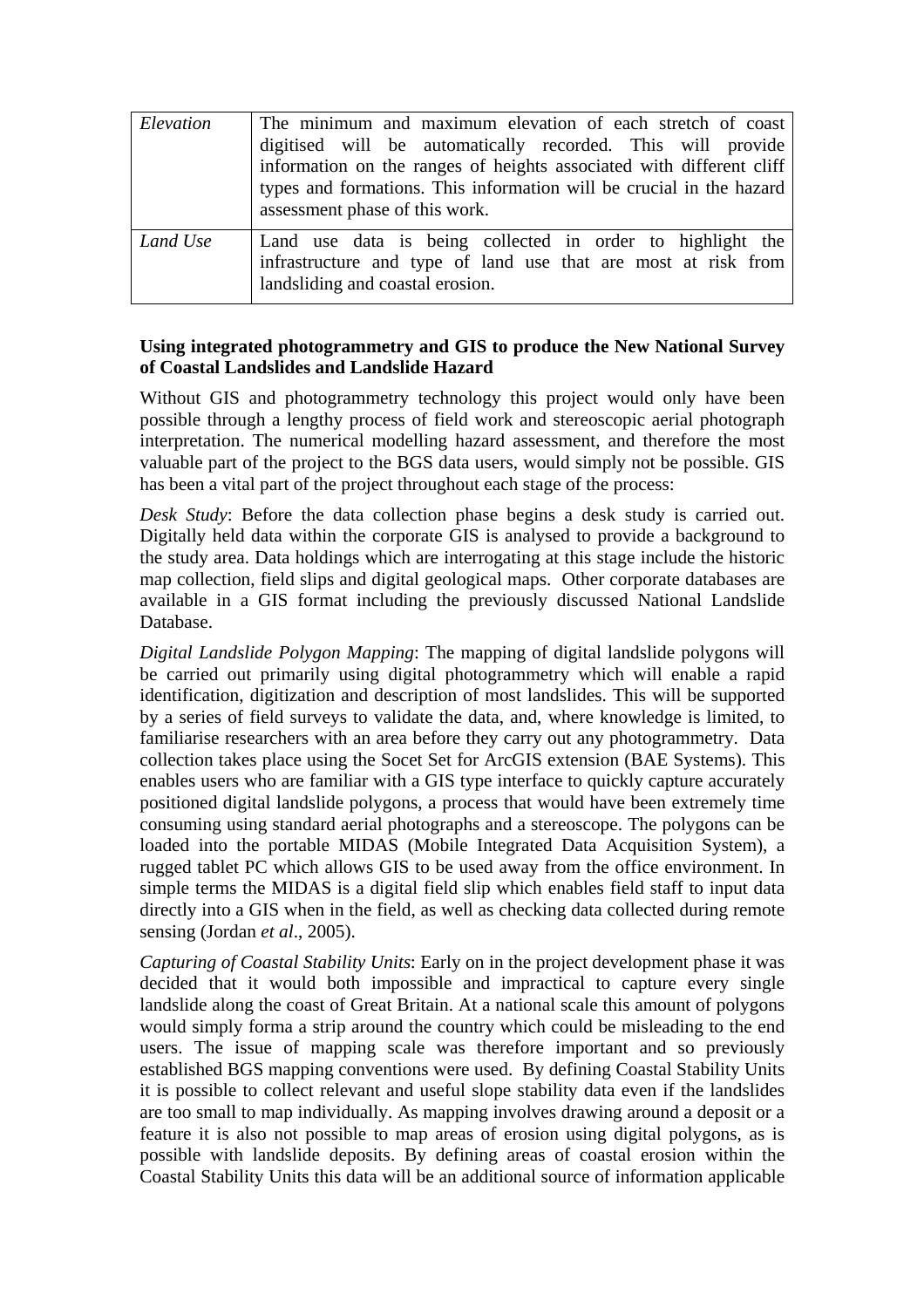in the coastal hazard assessment. Information on the Coastal Stability Units is captured through a simple series of drop-down menus (Figure 8) stored in an ORACLE database linked to the BGS Geodatabase. Once a Coastal Stability Unit has been drawn using the Socet Set for Arc extension the database form appears. Where possible, BGS corporate dictionaries are used, for instance when describing rock type, landslide type and land use. Landslide terminology uses the same terminology as the National Landslide Database.

| <b>Cliff Material</b><br>LNAB-SDST - LNCO-CGBR<br>Bedrock                                                                                                                                                          | <b>Engineering Works</b>                                         |
|--------------------------------------------------------------------------------------------------------------------------------------------------------------------------------------------------------------------|------------------------------------------------------------------|
| TRIDE-COTTN - TRIDW-COTTN<br>$\cdot$<br>Superficial<br><b>Cliff Material</b><br>Artificial<br>$\overline{ }$<br>Sep.<br>Rock Type<br>$\ddot{}$<br><b>SALULUM</b><br>Other Types<br>$\star$<br>Add Another Material | <b>Engineering</b><br><b>Works</b><br>Extent<br>∙<br>Add Another |
| Recession Mechanism<br>킈<br>Type<br><b>Recession Mechanism</b><br>٠<br>Stage                                                                                                                                       | Collapse Due To<br><b>Collapse in</b><br>bedrock or              |
| Add Another Type                                                                                                                                                                                                   | superficial                                                      |
| <b>Cliff Type</b><br><b>Cliff Type</b><br><b>Relict Cliffs</b><br>Тури:                                                                                                                                            | <b>Elevations (Meters)</b><br><b>Elevation</b>                   |
| <b>Notes</b>                                                                                                                                                                                                       |                                                                  |

Figure 8: Coastal Stability Unit database form user interface.

# **Progress to Date**

This coastal survey intends to assess coastal stability using direct observations drawn from aerial photograph interpretation, field work and the collection of raw data. Whilst it is recognised that the coast is a dynamic and changing environment the purpose of this project is to collect baseline information on the patterns of instability based on observations of the coastline. This data, and the geoscientific experience gained will form the basis of a GeoSure Exception Algorithm that will modify the hazard classification at the coast.

Although the concept and data collection phases of this programme are underway, it is not yet known exactly how they will relate to the GeoSure dataset. This algorithm be developed using an iterative scoring system developed using expert judgement gained during the projects life span. The final scores are likely to be held digitally and be represented by a scored ribbon which will stretch around the coast of Great Britain. This will be separate from the current GeoSure product and the nature of the interaction of these two schemes is yet to be decided.

The survey has now completed a pilot stage, carried out in 2007 on the North Yorkshire Coast. This was used to modify the data dictionaries where possible and to debug the computer application developed. The second phase, digitizing polygons and